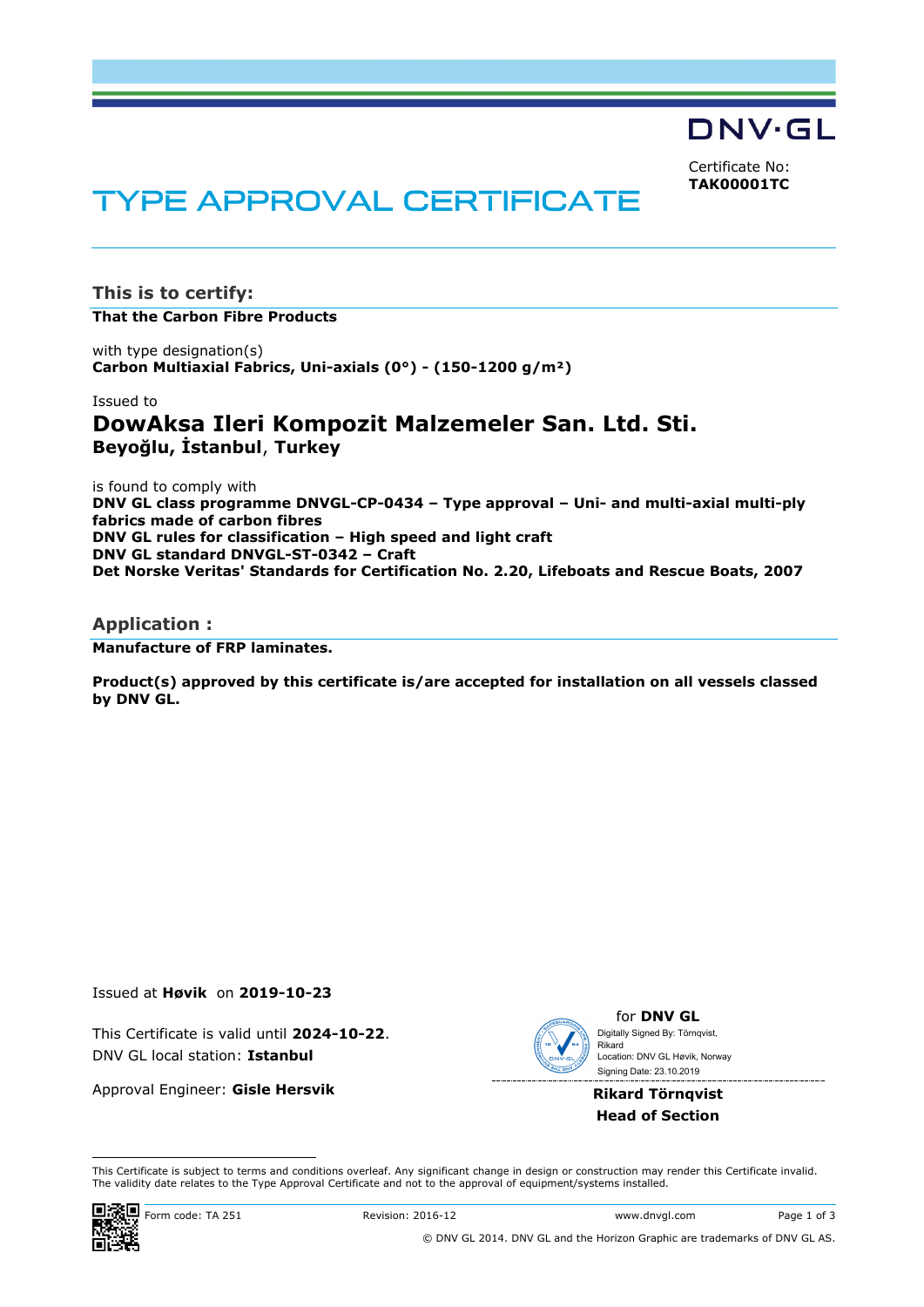## **Product description**

**Carbon Multiaxial Fabrics, Uni-axials (0°) - (150-1200 g/m<sup>2</sup>)**; Uni-Directional Carbon Fibre fabrics.

- Fibre material: 24K
- M-UD-XXXX, where 'XXXX' is the areal weight in  $g/m^2$ .

The following indicative properties have been verified by Type Testing of laminates:

| <b>Property</b>                   | <b>Test Method</b>      | <b>M-UD-600</b>                                      |               |      |
|-----------------------------------|-------------------------|------------------------------------------------------|---------------|------|
| Tensile Strength                  | DIN EN ISO 527-4,5      | 1589                                                 | MPa           | mean |
| <b>Tensile Modulus</b>            | DIN EN ISO 527-4,5      | 114                                                  | GPa           | mean |
|                                   |                         |                                                      |               |      |
| Compressive Strength              | <b>DIN EN 2850 B</b>    | 788                                                  | MPa           | mean |
| Compressive Modulus               | <b>DIN EN 2850 B</b>    | 111                                                  | GPa           | mean |
|                                   |                         |                                                      |               |      |
| Flexural Strength                 | <b>DIN EN ISO 14125</b> | 1126                                                 | MPa           | mean |
| <b>Flexural Modulus</b>           | <b>DIN EN ISO 14125</b> |                                                      | GPa           | mean |
|                                   |                         |                                                      |               |      |
| Fibre content (FVF)               | <b>DIN EN 2559</b>      | 47.9                                                 | $\frac{0}{0}$ | mean |
| Resin/Hardener                    |                         | DURATEK 1200. DTE 1200 resin + DTS 1151 hardener.    |               |      |
| Curing Procedure for Type Testing |                         | 24 hours at ambient temperature and 8 hours at 100°C |               |      |

*FVF: Fibre Volum Fraction*

*Legends*:  $mean$  = Mean of Type Test results

## **Application/Limitation**

Manufacture of FRP components for applications including marine vessels - and rotor blades within wind energy (ref. DNVGL-ST-0376).

The fabric complies with the applicable requirements of DNV GL and is compatible to the laminating resin.

Any significant changes in design and / or quality of the material will render the approval invalid.

## **Type Approval documentation**

- 1. Assessment Report from DNV GL Istanbul of 2091-09-10.
- 2. DowAksa Test Report No. 2019-88 "DNV GL Type Approval Certification".
- 3. TDS for Aksaca™ 24K A-42 (D012).
- 4. TDS for DURATEK 1200 Series (DNV GL SoA WP 1620031 HH).
- 5. DowAksa Test Programme and "DNVGL TİP ONAY SERTİFİKASYONU".
- 6. "Declaration & Confirmation of Asbestos-Free Products" from DowAksa of 2019-09-12.
- 7. Application for Type Approval of 2019-07-12.

## **Tests carried out**

Type Testing carried out in accordance with **Type Approval documentation**.

## **Marking of product**

Product shall be marked with *manufacturer's name;* **DowAksa Ileri Kompozit Malzemeler San. Ltd. Sti., Turkey** and *type designation*.